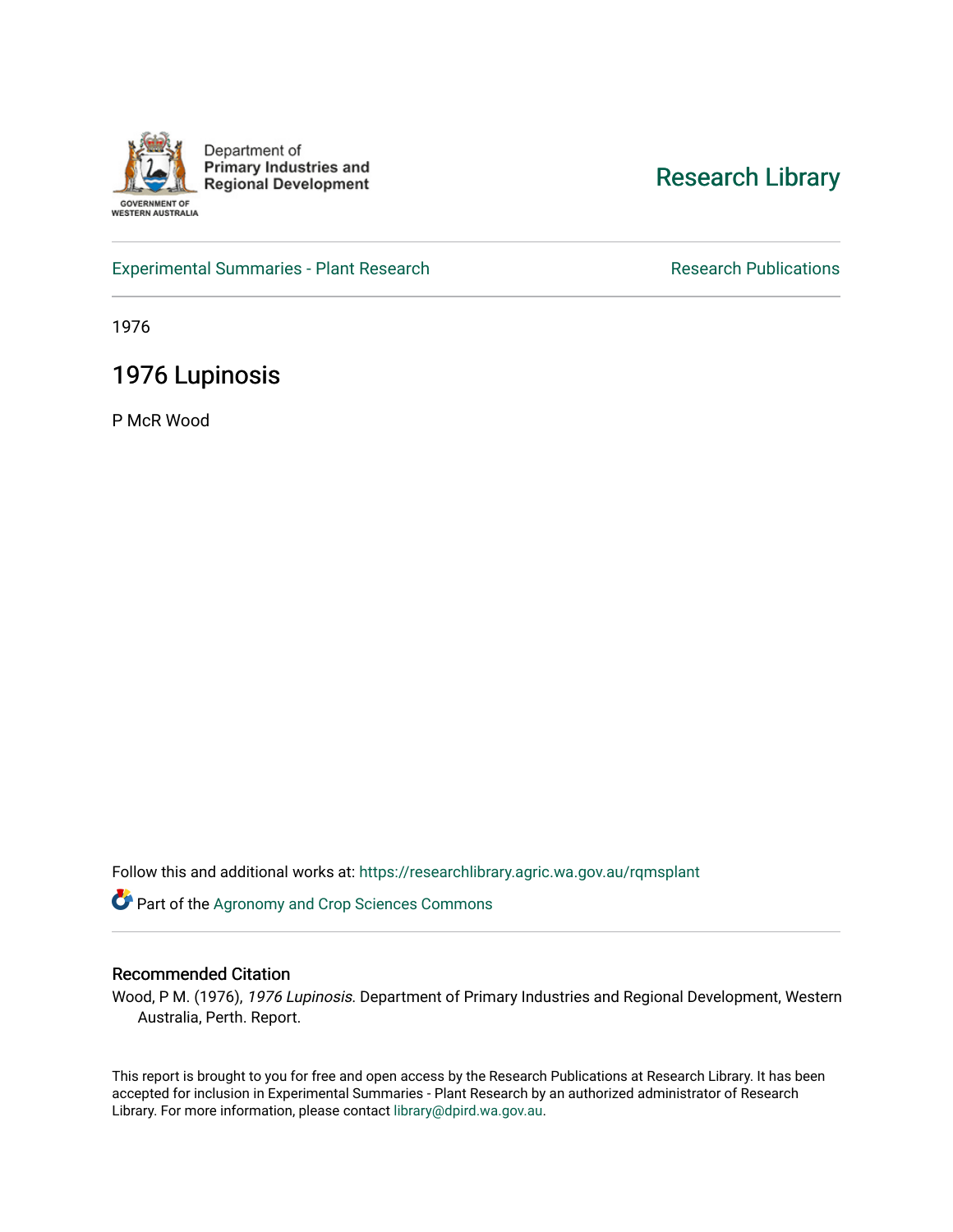# EXPERIMENTAL SUMMARY - FIELD CROPS AND PASTURE EXPERIMENT - 1976

 $\mathbf{r}$ 

P. McR. Wood

# LUPINOSIS

# Fungicide Trials -  $1975/76$ (P.McR. Wood & J. Allen, A.H.L.)

The fungicide benomyl gave some control of Phomopsis infection in spray trial at Badgingarra Research Station. However, due to climatic conditions, only low-grade toxicity developed.<br>There was an indication that sprayed material was less toxic. However, variation within sheep did not enable statistically significant differences to be demonstrated.

| Treatment                                 | Phomopsis infection<br>$(Sept - % infected)$ | Liver damage<br>(Mean of 8 sheep) |
|-------------------------------------------|----------------------------------------------|-----------------------------------|
| Control<br>One spray $200g/ha$<br>400g/ha | 30<br>17<br>17                               | 8.3<br>2.4<br>2.1                 |
| Three sprays 400g/ha                      | 17                                           | 3.9                               |

 $1976.77$ (in progress)

Control of Phomopsis with benomyl was only marginal when assessed in September.

Treatment

### Phomopsi's infection  $(\% \text{ infected})$

| Control                |    |
|------------------------|----|
| One spray $200g/ha$    | 35 |
| 400g/ha                | 35 |
| Phree sprays $400g/ha$ | 38 |

Material will be collected for testing on sheep after the first significant summer rains.

#### Phomopsis rating method

A method was developed for visual rating of Phomopsis on lupin stems. Basically, a 0 - 5 scoring system was used, indicating the percentage of the areas of the stem infected. Thirty one samples of lupin trash collected from different paddocks were received from District offices between January and April 1976.

The history of sheep grazing on 17 of the paddocks was recorded by District Veterinary Officers. The remaining 14 samples were assessed for Phomopsis and given a lupinosis risk rating on this basis.

Of the 17 samples, 11 had a Phomopsis rating of  $\lambda$ 1.9 and were associated with clinical lupinosis. Five samples were given  $\bullet$  rating of  $\leq$ 1.7 and sheep were not showing signs of disease. One rating of 1.7 was associated with lupinosis but sheep were in poor condition prior to grazing lupins. There was a ten-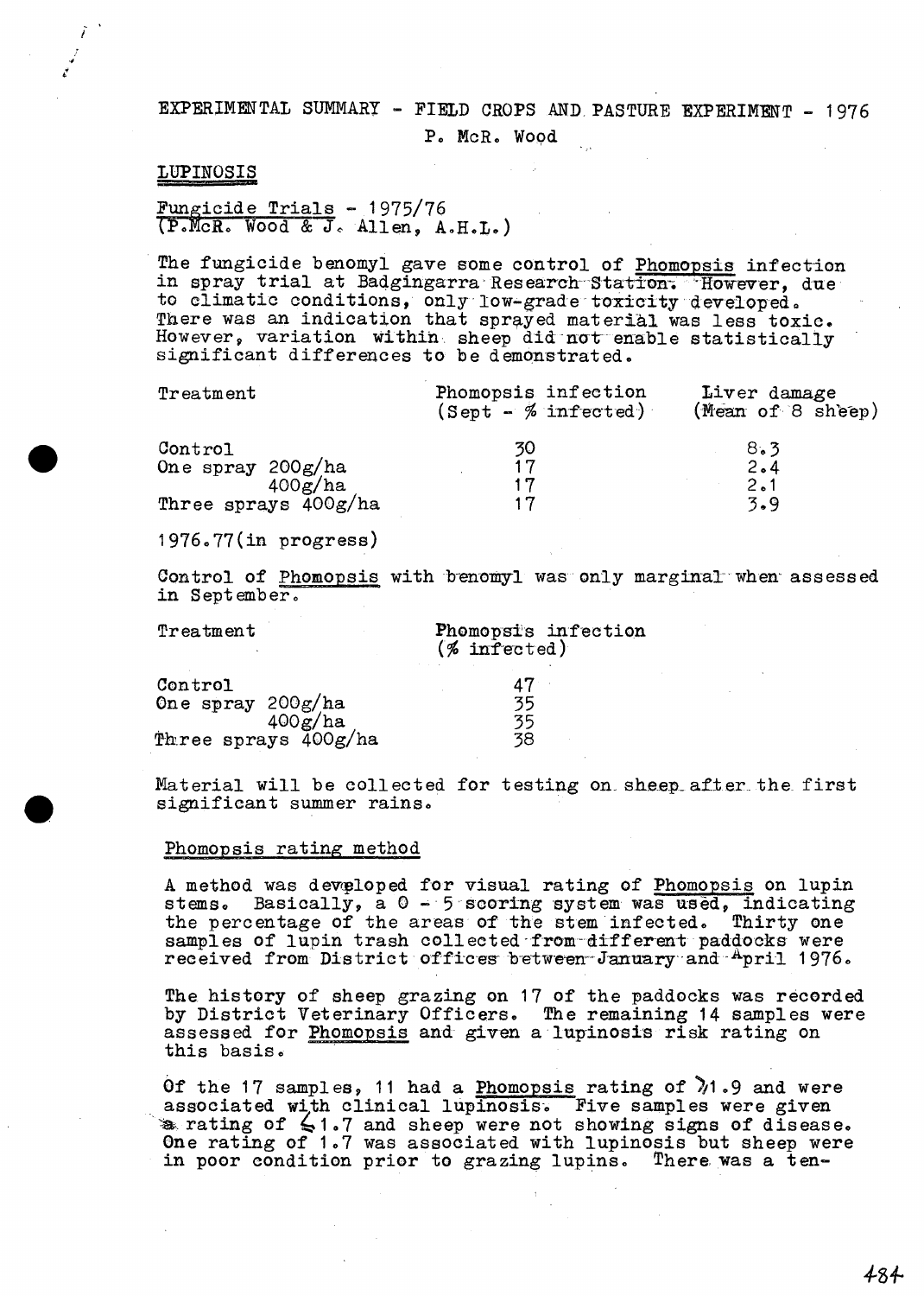dency for higher mortalities to be associated with higher Phomopsis scores.

# Resistance of L. albus cw Ultra

Samples of lupin trash from two cultivars were collected from Chapman Valley, Beverley and Mt. Barker for a comparison of<br>Phomopsis infection and then fed to sheep in pen trials with<br>the following results. Liver damage was assessed by J. Allen,  $A \cdot H \cdot L$ 

| Location   | Cultivar         | Phomopsis assessment<br>(Mean of 30 stems) | 70 i saman s<br>$\blacksquare$ Liver Damage<br>(Mean of $\overline{3}$ sheep) |
|------------|------------------|--------------------------------------------|-------------------------------------------------------------------------------|
| Chapman    | Unicrop          | 0.3                                        | $2 \degree 0$                                                                 |
|            | Ultra            | 0.2                                        | 1.0                                                                           |
| Beverley   | Unicrop<br>Ultra | 3.1<br>0.2                                 | 36.3                                                                          |
| Mt. Barker | Marri            | 3.0                                        | 2.0<br>26.0                                                                   |
|            | $U1\text{tra}$   | 0.4                                        | 3.7                                                                           |

# Conclusions

 $\frac{2}{\sqrt{2}}$ 

- $1<sub>o</sub>$ When Phompsis infection was low, lupins were non-toxic.
- $2<sub>a</sub>$ When conditions were conducive for toxin formation both. Phomopsis infection and toxicity on Ultra was low compared with L. angustifolius cultivars.

# Sclerotinia and Phomopsis Infection of Lupins

## 76MT 39 MBRS

|  |  |  |  | Old Land Site - Adjacent to 1975 infected area. |  |  |  |  |
|--|--|--|--|-------------------------------------------------|--|--|--|--|
|--|--|--|--|-------------------------------------------------|--|--|--|--|

| Cultivar                                         | Yield<br>(kg/ha)              | Sclerotinia<br>(% of plants infected)    |  |
|--------------------------------------------------|-------------------------------|------------------------------------------|--|
| Ultra<br>Marri<br>Uniharvest<br>Unicrop          | 1230<br>1260<br>1380<br>1010  | 5.5<br>8.5<br>0.3<br>0.6                 |  |
| New land site - isolated from previous infection |                               |                                          |  |
| Cultivar                                         | Yield<br>(kg/ha)              | Sclerotinia<br>$(\%$ of plants infected) |  |
| Ultra<br>Marri<br>Uniharvest<br>Unicrop          | 1070<br>1060<br>1330<br>1020. | 4.4<br>0.8<br>0.2<br>0.1                 |  |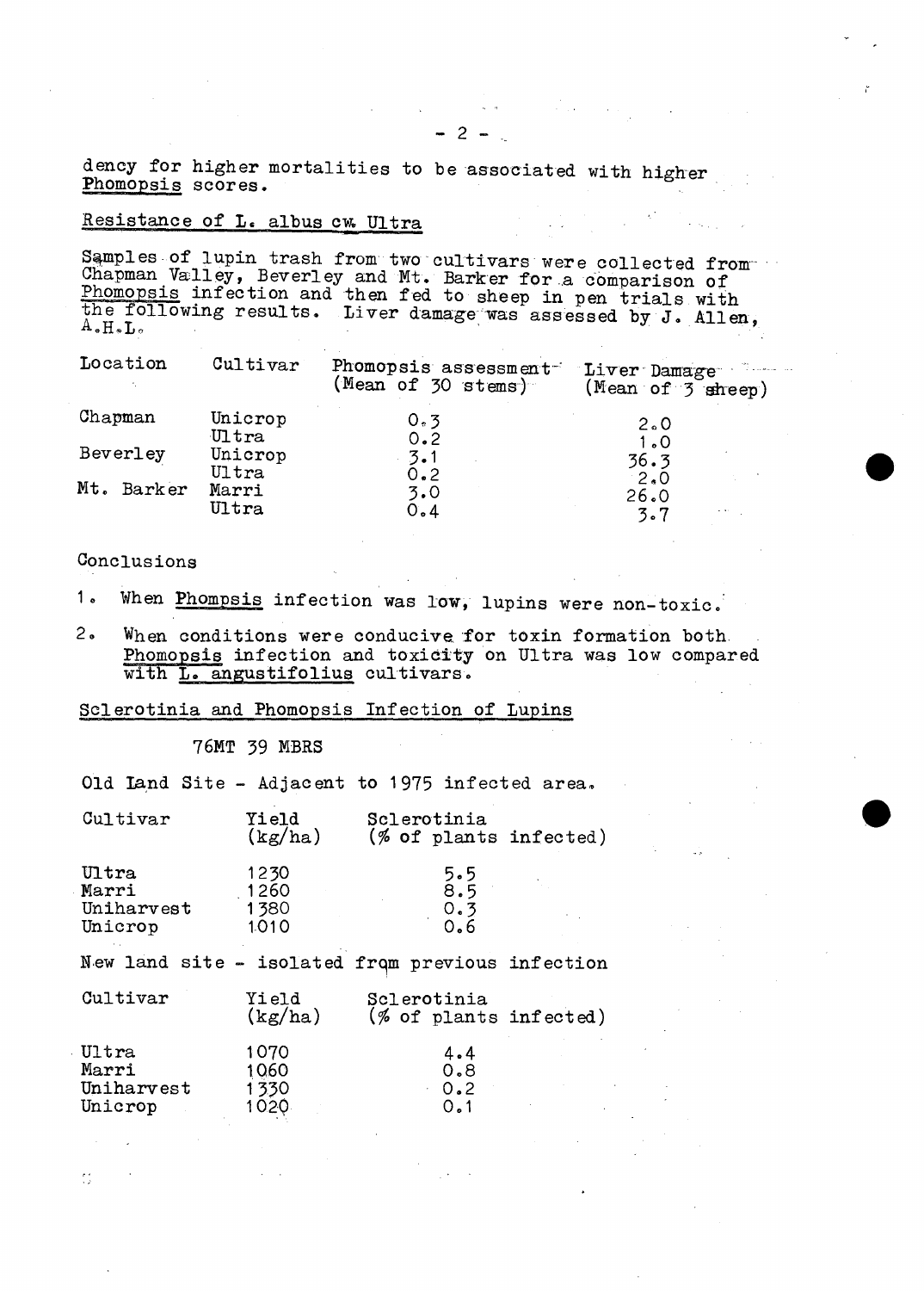# 76AL 26 Kendenup

| $\mathcal{C}$ ultivar                   | Yield<br>(kg/ha)             | Sclerotinia<br>$(\%$ of plants infected) |  |
|-----------------------------------------|------------------------------|------------------------------------------|--|
| Ultra<br>Marri<br>Uniharvest<br>Unicrop | 1020<br>1260<br>1130<br>1020 | 4.9<br>0.5                               |  |

Final results of Phomopsis assessment are not yet available, but there is an indication that Marri is more suceptible than either Unicrop or Uniharvest.

#### Comments

A feature was the appearance of sclerotinia infection on the primary pods of the cultivar Ultra. In contrast, Sclerotinia infection on the other cultivars was restricted to the stem.

The consistently high rates of infection on Ultra regardless of inoculum pressure suggests the possibility of internal seed infection. The seed used for planting was free of Sclerotinia<br>sclerotia. This aspect requires further investigation. Seed This aspect requires further investigation. Seed vested from the Mt. Barker trial was heavily conof Ultra harvested from the Mt. taminated with sclerotia but 99% was removed during cleaning.

At the three sites Marri was more susceptible to Sclerotinia stem rot than other L. angustifolius cvs.

Marri continued to exhibit almost complete resistance to grey leaf spot which was present at moderate levels on the other L. angustifolius cvs.

Severe lodging and Sclerotinia resulted in the depressed yield of Marri compared with Uniharvest at Mt. Barker. The Mt. Barker trial also showed that lodging of Marri is not necessarily associated with high levels of Sclerotinia infection.

#### Lupin Disease Survey

In view of District Office committments and drought conditions in northern areas, only Narrogin, Esperance and·Moora districts were surveyed with several crops near Albany and Mt. Barker. In the Narrogin district Dr. G.D. McLean diagnosed a virus problem (see separate report) which was occurring together with brown spot and grey leaf spot. Yields are not yet available. Esperance crops were virtually disease-free, although a widespread unidentified disorder apparently not of pathogenic origin resulted in severely depressed yields in the Munglinup area;

Low levels of brown spot and grey leaf spot were common in the Moora district, and one crop was severely damaged by brown spot.

Grey leaf spot was the main disease occuring on crops examined in the Albany district. The more severe outbreaks were associ-

*4-8b*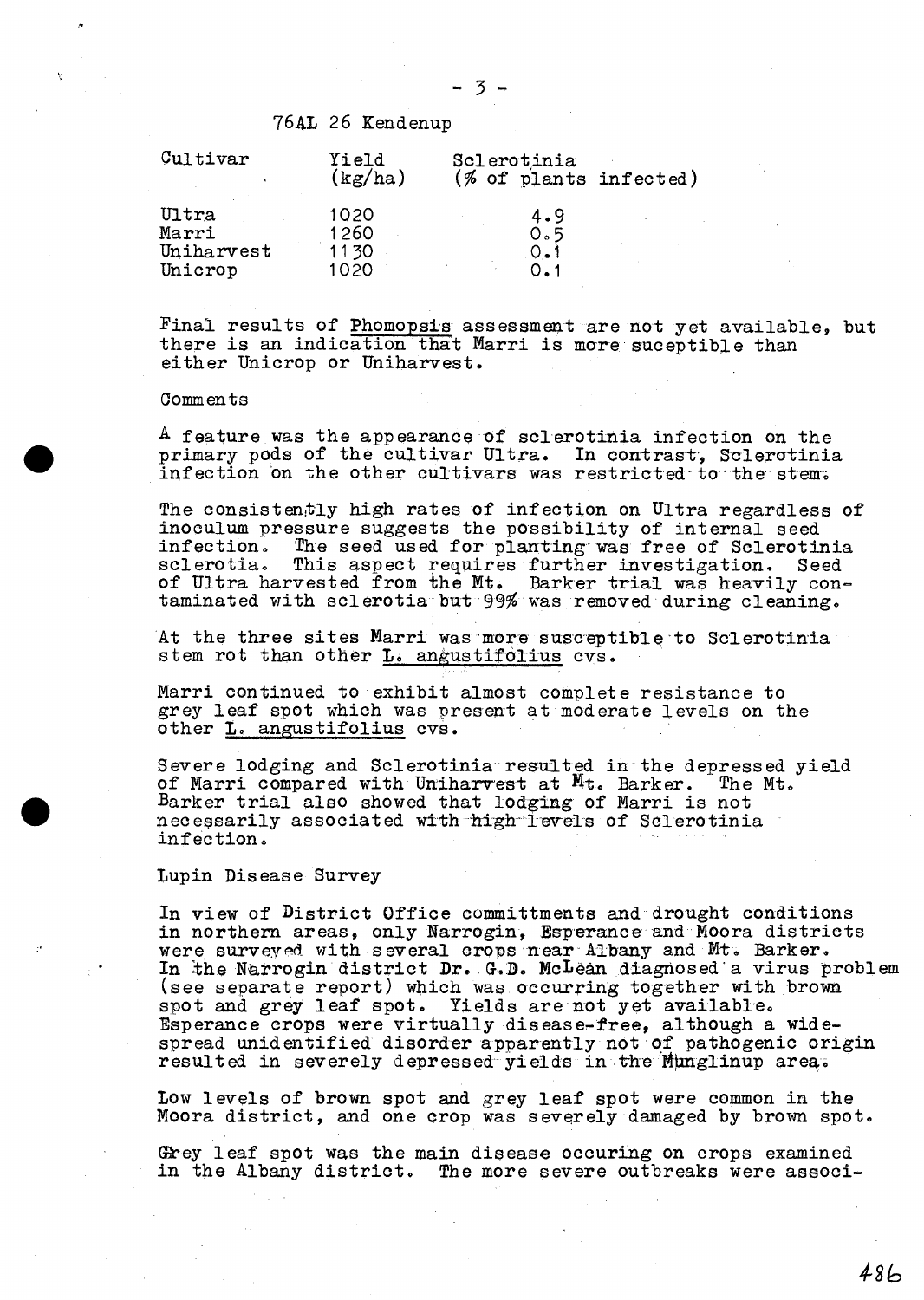# ated with near by lupin trash.

Overall, with brown spot, there was an association with either<br>1975 lupin trash adjoining the crop, or 1974 trash residues in the crop. In contrast, the occurrence of grey leaf spot was not necessarily related to the presence of nearby trash.

# (P.M. Wood)<br>PLANT PATHOLOGIST